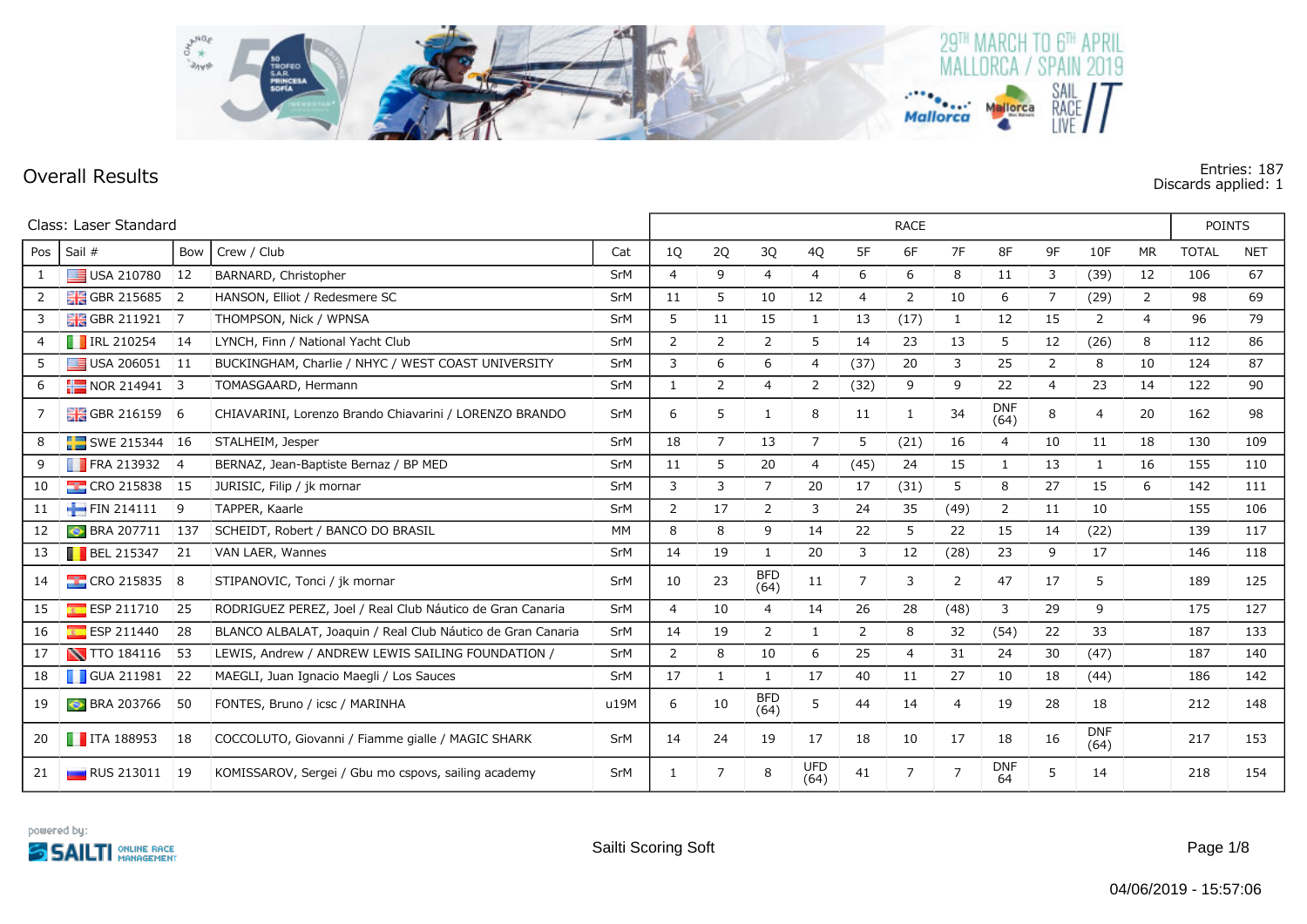| 22 | GBR 210139 10             |               | BECKETT, Michael / Solva Sailing Club                       | <b>SrM</b> | 17                 | $\mathbf{1}$   | $11\,$              | <b>DNC</b><br>(64) | 42   | 15                 | 18               | 30                 | 19        | $\overline{7}$ | 224   | 160   |
|----|---------------------------|---------------|-------------------------------------------------------------|------------|--------------------|----------------|---------------------|--------------------|------|--------------------|------------------|--------------------|-----------|----------------|-------|-------|
| 23 | $\equiv$ EST 203724       | 13            | RAMMO, Karl-Martin / BCS/LIVIKO/MATEK/LASITA                | SrM        | 18                 | 6              | 9                   | 15                 | 29   | 27                 | 30               | (42)               | 20        | 12             | 208   | 166   |
| 24 | <b>B</b> SUI 212011       | 198           | MERCERON, Eliot / GSTAAD Yacht Club                         | SrM        | 13                 | $\overline{4}$ | 5                   | 16                 | (47) | 19                 | 12               | 21                 | 42        | 34             | 213   | 166   |
| 25 | $\bullet$ CYP 212431 5    |               | KONTIDES, Pavlos / AYIA NAPA MARINA, OPAP CYPRUS,           | SrM        | 6                  | 17             | 6                   | 18                 | 1    | <b>RET</b><br>(64) | 21               | 43                 | 45        | 19             | 240   | 176   |
| 26 | ARG 213387                | 36            | GUARAGNA RIGONAT, Francisco                                 | SrM        | 17                 | 3              | 3                   | 22                 | 15   | <b>RET</b><br>(64) | 45               | 20                 | 26        | 30             | 245   | 181   |
| 27 | $\blacksquare$ CAN 211542 | 23            | DAVIS, Robert / Kingston YC /. Royal Canadian YC / CANADIAN | SrM        | 35                 | 14             | 5                   | 17                 | (48) | 25                 | 29               | 32                 | 32        | 3              | 240   | 192   |
| 28 | <b>H</b> GBR 201481       | 24            | WETHERELL, Jack                                             | SrM        | 8                  | 18             | 15                  | 10                 | 10   | 42                 | (54)             | 46                 | 41        | 6              | 250   | 196   |
| 29 | <b>F</b> IRL 210101       | 162           | MCMAHON, Ewan                                               | u21M       | 18                 | 11             | <b>RDG</b><br>14.70 | 15                 | 21   | 22                 | 41               | 34                 | 21        | (48)           | 245.7 | 197.7 |
| 30 | CZE 215495                | 32            | TEPLY, Viktor                                               | <b>SrM</b> | $\overline{7}$     | 12             | 20                  | 10                 | 51   | 18                 | 40               | 16                 | 24        | (56)           | 254   | 198   |
| 31 | HUN 213119 30             |               | VADNAI, Jonatan / BYC                                       | SrM        | 30                 | 22             | 30                  | $\mathbf{1}$       | 16   | 16                 | 35               | 17                 | (44)      | 35             | 246   | 202   |
| 32 | NED 212968 29             |               | HUMMEL, Yuri / WV Het Bovenwater                            | SrM        | $\overline{7}$     | $\overline{2}$ | 3                   | 13                 | 52   | 40                 | 39               | 37                 | (62)      | 16             | 271   | 209   |
| 33 | GER 191131 1              |               | BUHL, Philipp / BBS AUTOMATION / MPC MARINE                 | SrM        | 11                 | $\overline{a}$ | <b>BFD</b><br>(64)  | 5                  | 19   | 56                 | 11               | $\overline{7}$     | 51        | 45             | 273   | 209   |
| 34 | NED 215438 31             |               | BROEKHUIZEN, Niels / TOPAZ                                  | <b>SrM</b> | $\overline{7}$     | $\overline{7}$ | <b>DNC</b><br>(64)  | 9                  | 23   | 34                 | 20               | 36                 | 43        | 43             | 286   | 222   |
| 35 | HUN 213095 17             |               | VADNAI, Benjamin / BYC                                      | SrM        | 1                  | 26             | 10                  | 12                 | 30   | 38                 | <b>DNC</b><br>64 | <b>DNC</b><br>(64) | 37        | 13             | 295   | 231   |
| 36 | $SGP$ 215267              | 43            | LO, Ryan / RYAN                                             | <b>SrM</b> | 37                 | 15             | 25                  | $\mathbf{3}$       | 28   | (51)               | 37               | 14                 | 40        | 32             | 282   | 231   |
| 37 | SWE 211276 73             |               | BENGTSON, Emil / GKSS                                       | SrM        | 25                 | $\mathbf{1}$   | 24                  | 6                  | (60) | 36                 | 24               | 55                 | 6         | 54             | 291   | 231   |
| 38 | <b>D</b> POR 212114       | $ 103\rangle$ | SILVEIRA, Rui / RUI SILVEIRA                                | u19M       | 10                 | 8              | 33                  | 22                 | 31   | 26                 | (59)             | 35                 | 35        | 37             | 296   | 237   |
| 39 | <b>H</b> GBR 213719       | 64            | WHALEY, Sam / BST SSC / B                                   | SrM        | 38                 | 29             | 16                  | 6                  | 33   | 44                 | 19               | 26                 | (54)      | 27             | 292   | 238   |
| 40 | $\blacksquare$ ESA 180192 | 26            | ARATHOON, Enrique Jose / MIMA                               | <b>SrM</b> | 19                 | 11             | 26                  | 13                 | 49   | 47                 | 6                | RET<br>(64)        | 53        | 20             | 308   | 244   |
| 41 | • JPN 208000              | 44            | SEGAWA, Kazumasa                                            | SrM        | 25                 | 16             | 23                  | $\mathbf{3}$       | 46   | 37                 | 14               | 33                 | 48        | (57)           | 302   | 245   |
| 42 | MNE 215840 35             |               | DUKIC, Milivoj / Jugole Grakalic/Herceg Novi                | SrM        | <b>UFD</b><br>(64) | 12             | 17                  | 20                 | 43   | 43                 | 33               | 29                 | 25        | 25             | 311   | 247   |
| 43 | $\blacksquare$ ITA 214150 | 46            | PLANCHESTAINER, Gianmarco                                   | <b>SrM</b> | 36                 | 20             | 15                  | 12                 | 12   | 29                 | 47               | <b>DNF</b><br>(64) | 38        | 38             | 311   | 247   |
| 44 | $\blacksquare$ ITA 188983 | 59            | VILLA, Nicolò / circolo velico tivano                       | SrM        | 3                  | 27             | 21                  | 9                  | 34   | 54                 | DSQ<br>(64)      | 52                 | 31        | 21             | 316   | 252   |
| 45 | <b>FRA 203855</b>         | 65            | BOITE, Alexxandre / SRHavre                                 | u21M       | 20                 | 13             | 12                  | 11                 | 36   | 46                 | 25               | 49                 | 50        | (50)           | 312   | 262   |
| 46 | <b>PER 206115</b>         | 20            | PESCHIERA, Stefano / REDONDOS, MAGIC MARINE                 | <b>SrM</b> | 28                 | 14             | 11                  | <b>BFD</b><br>(64) | 20   | 13                 | 51               | 40                 | RET<br>64 | 24             | 329   | 265   |
| 47 | $\Box$ LTU 210163         | 69            | JANULIONIS, Karolis                                         | SrM        | 5                  | 13             | 32                  | UFD<br>(64)        | 9    | 50                 | 46               | 13                 | 55        | 42             | 329   | 265   |
| 48 | GER 211432 52             |               | WILLIM, Nik / NRV / HAITHABU                                | <b>SrM</b> | (57)               | 13             | 3                   | 11                 | 54   | 48                 | 38               | 38                 | 34        | 31             | 327   | 270   |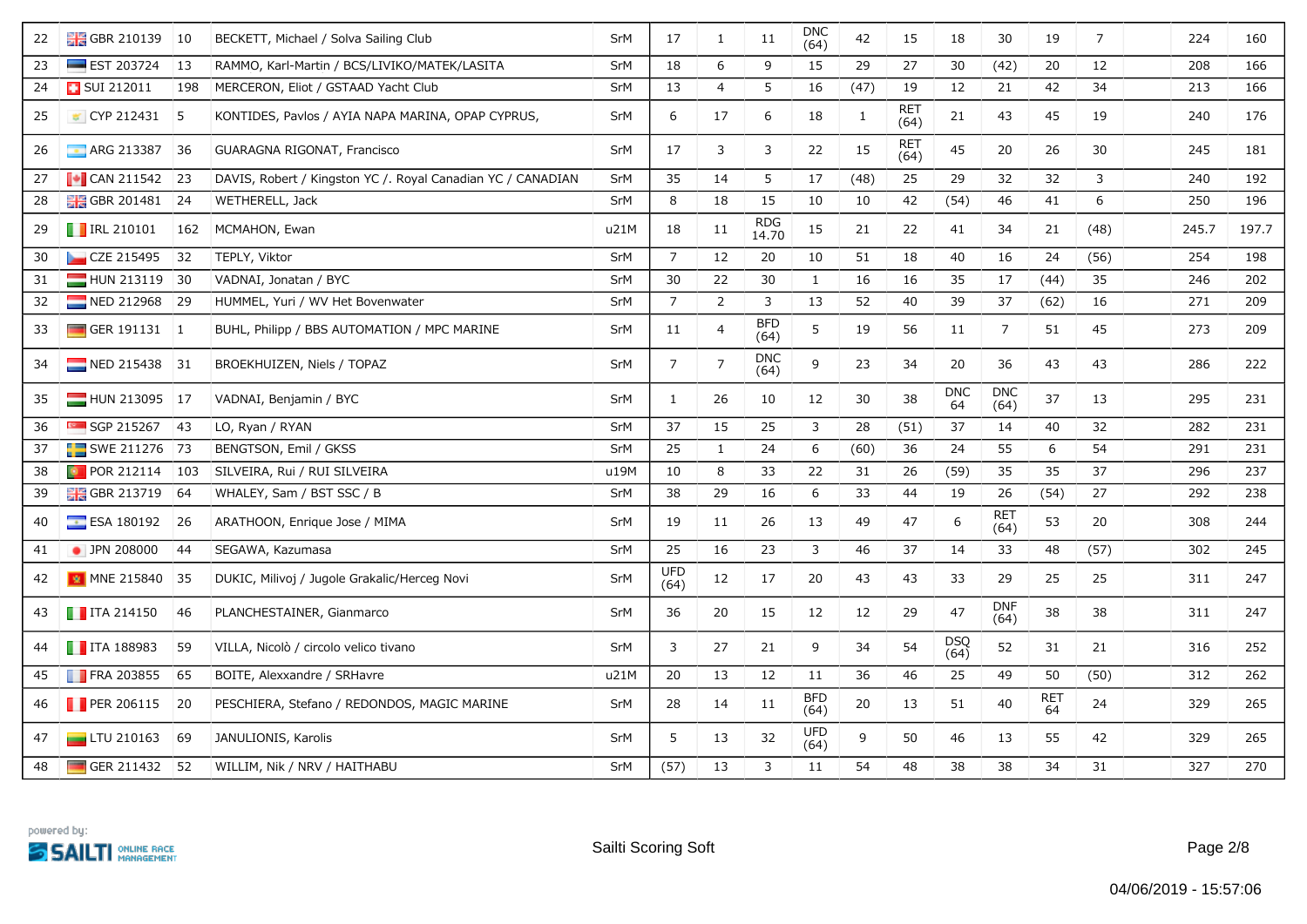| 49 | <b>BEL 210470</b> 27        |               | DE SMET, William / RBSC                                   | SrM        | 15               | <b>UFD</b><br>(64) | 14                 | 8                  | 35   | 59             | 56                 | <b>BFD</b><br>64   | $\mathbf{1}$       | 28                 | 344 | 280 |
|----|-----------------------------|---------------|-----------------------------------------------------------|------------|------------------|--------------------|--------------------|--------------------|------|----------------|--------------------|--------------------|--------------------|--------------------|-----|-----|
| 50 | $\equiv$ GRE 212529         | 81            | PAPADIMITRIOU, Dimitris                                   | u21M       | 31               | 22                 | 5                  | $\overline{7}$     | 8    | 55             | 50                 | <b>DNF</b><br>(64) | 56                 | 53                 | 351 | 287 |
| 51 | $\Box$ RUS 211929           | 51            | NIKOLAEV, Maxim / Khlebnikovo, CSKA                       | SrM        | $\overline{4}$   | 6                  | $\overline{7}$     | <b>BFD</b><br>(64) | 61   | 33             | 26                 | 50                 | 36                 | <b>RET</b><br>64   | 351 | 287 |
| 52 | $\blacksquare$ ITA 215111   | 38            | GALLO, Marco                                              | u19M       | 26               | 24                 | <b>BFD</b><br>(64) | $\overline{2}$     | 55   | 41             | 36                 | 9                  | 60                 | <b>STP</b><br>37   | 354 | 290 |
| 53 | ESP 203555                  | 195           | BARRETO HASCHKE, Leopoldo / Real Club Náutico de Tenerife | u19M       | 9                | 25                 | 12                 | 8                  | 59   | 49             | 57                 | 53                 | 23                 | (59)               | 354 | 295 |
| 54 | $\blacksquare$ CAN 214514   | 56            | RUITENBERG, Luke / RNSYS                                  | SrM        | 16               | 30                 | 9                  | 15                 | (57) | 45             | 44                 | 41                 | 47                 | 52                 | 356 | 299 |
| 55 | <b>FRA 211863</b>           | 33            | MAZARD, Maxime / BCI                                      | SrM        | 28               | 20                 | <b>BFD</b><br>(64) | $\overline{2}$     | 38   | 57             | 42                 | 31                 | 46                 | 46                 | 374 | 310 |
| 56 | USA 180521                  | 62            | ZALESKI, Marek                                            | SrM        | 8                | 39                 | 14                 | 25                 | (58) | 39             | 52                 | 45                 | 39                 | 49                 | 368 | 310 |
| 57 | $\Box$ LTU 213078           | 158           | PAJARSKAS, Martis / LBS-Bangputys                         | SrM        | 15               | 3                  | 23                 | 58                 | (62) | 52             | 23                 | 51                 | 52                 | 40                 | 379 | 317 |
| 58 | $\frac{1}{2}$ CRO 211884    | 104           | NOVAK, Mario / HUAYRA                                     | SrM        | 12               | 9                  | 28                 | 35                 | 50   | 53             | <b>BFD</b><br>(64) | 44                 | 33                 | 55                 | 383 | 319 |
| 59 | USA 199796                  | 45            | LAMPHERE, Malcolm / RIPPER MAGOO                          | SrM        | 35               | 9                  | 22                 | 9                  | 39   | 58             | 43                 | <b>BFD</b><br>(64) | 59                 | 51                 | 389 | 325 |
| 60 | <b>BRA 191340</b>           | 41            | HERRLEIN SOUTO DE OLIVEIRA, João Pedro / ICRJ / MARINHA   | <b>SrM</b> | 10               | 20                 | <b>STP</b><br>23   | <b>STP</b><br>40   | 53   | (60)           | 55                 | 27                 | 57                 | 41                 | 386 | 326 |
| 61 | PUR 174311                  | 95            | GAMBOA, Pedro Luis Fernandez / CNSJ / HOME ORTHOPEDICS    | SrM        | <b>STP</b><br>23 | 15                 | <b>BFD</b><br>(64) | 13                 | 27   | 61             | 53                 | 39                 | 49                 | 58                 | 402 | 338 |
| 62 | $\equiv$ EST 212229         | 106           | HAUD, Georg / ROPK                                        | SrM        | 54               | 10                 | 18                 | 19                 | (63) | 32             | 60                 | 28                 | 58                 | 60                 | 402 | 339 |
| 63 | GER 210141                  | $ 133\rangle$ | NAUJOCK, Nico / Wassersportverein 1921 e.V. / RENATE      | u19M       | 23               | 15                 | $\bf 8$            | 41                 | 56   | $30\,$         | 58                 | 48                 | 61                 | <b>BFD</b><br>(64) | 404 | 340 |
| 64 | $\frac{1}{2}$ DEN 209257 78 |               | ROST, Christian Guldberg / TORM   SPECIALFABRIKKEN        | SrM        | 12               | (40)               | 12                 | 30                 | 31   | 14             | $\mathbf{1}$       | 16                 | $\overline{7}$     | <b>STP</b><br>12   | 175 | 135 |
| 65 | NED 212650                  | 79            | BOS, Duko                                                 | SrM        | 9                | 23                 | <b>BFD</b><br>(64) | 22                 | 22   | 33             | 2                  | 21                 | 4                  | 4                  | 204 | 140 |
| 66 | <b>POR 202211</b>           | 58            | MARQUES, Eduardo                                          | SrM        | (34)             | 32                 | 25                 | 29                 | 20   | 16             | $\overline{4}$     | 14                 | $\mathbf{1}$       | $\mathbf{1}$       | 176 | 142 |
| 67 | <b>H</b> GBR 215379         | 40            | COOKSON, Jack / COAST WATER SPORTS                        | SrM        | 16               | (35)               | 27                 | 27                 | 24   | 11             | 3                  | $\overline{4}$     | 10                 | 25                 | 182 | 147 |
| 68 | $M =$ MAS 214989            | 55            | MOHD AFENDY, Khairulnizam / MSA/MSN / ADAMIRA             | SrM        | 13               | 18                 | <b>DNE</b><br>64   | 10                 | (26) | $\mathbf{1}$   | 13                 | $\mathbf{1}$       | 26                 | 5                  | 177 | 151 |
| 69 | <b>RUS 212777</b>           | 90            | KRUTSKIKH, Daniil                                         | u21M       | 19               | 30                 | $\overline{7}$     | (36)               | 8    | $\overline{7}$ | 20                 | 33                 | 6                  | 21                 | 187 | 151 |
| 70 | CHI 211888                  | 67            | SEGUEL, Clemente / BANCO SANTANDER                        | u21M       | 9                | 25                 | 23                 | 28                 | (38) | 22             | 14                 | 19                 | 24                 | $\overline{2}$     | 204 | 166 |
| 71 | $\sqrt{121}$ ISR 202121     | 88            | GOLANI, Omer / Ashdod Sailing club / OG                   | u21M       | 23               | 28                 | 17                 | 19                 | 12   | 21             | 22                 | 12                 | <b>UFD</b><br>(63) | 19                 | 236 | 173 |
| 72 | ESP 213867                  | 86            | CAÑELLAS SALAS, Món / Club Nàutic Cambrils / OPTICA       | SrM        | 19               | (41)               | 32                 | 23                 | 6    | 25             | 21                 | 23                 | 13                 | 15                 | 218 | 177 |
| 73 | <b>FRA 213604</b>           | 54            | LE PEN, Etienne                                           | SrM        | 32               | 31                 | 24                 | 30                 | 5    | $\overline{2}$ | 18                 | <b>DNC</b><br>(63) | 32                 | 10                 | 247 | 184 |
| 74 | POL 214117                  | 72            | RODZIEWICZ, Kuba                                          | SrM        | 15               | 16                 | 26                 | 36                 | (37) | 28             | 16                 | 34                 | $\overline{2}$     | 12                 | 222 | 185 |
| 75 | ECU 188778                  | 68            | DYCK, Matias / Salinas Yacht Club                         | SrM        | 32               | 21                 | 18                 | 39                 | (50) | 15             | 11                 | 15                 | 15                 | 24                 | 240 | 190 |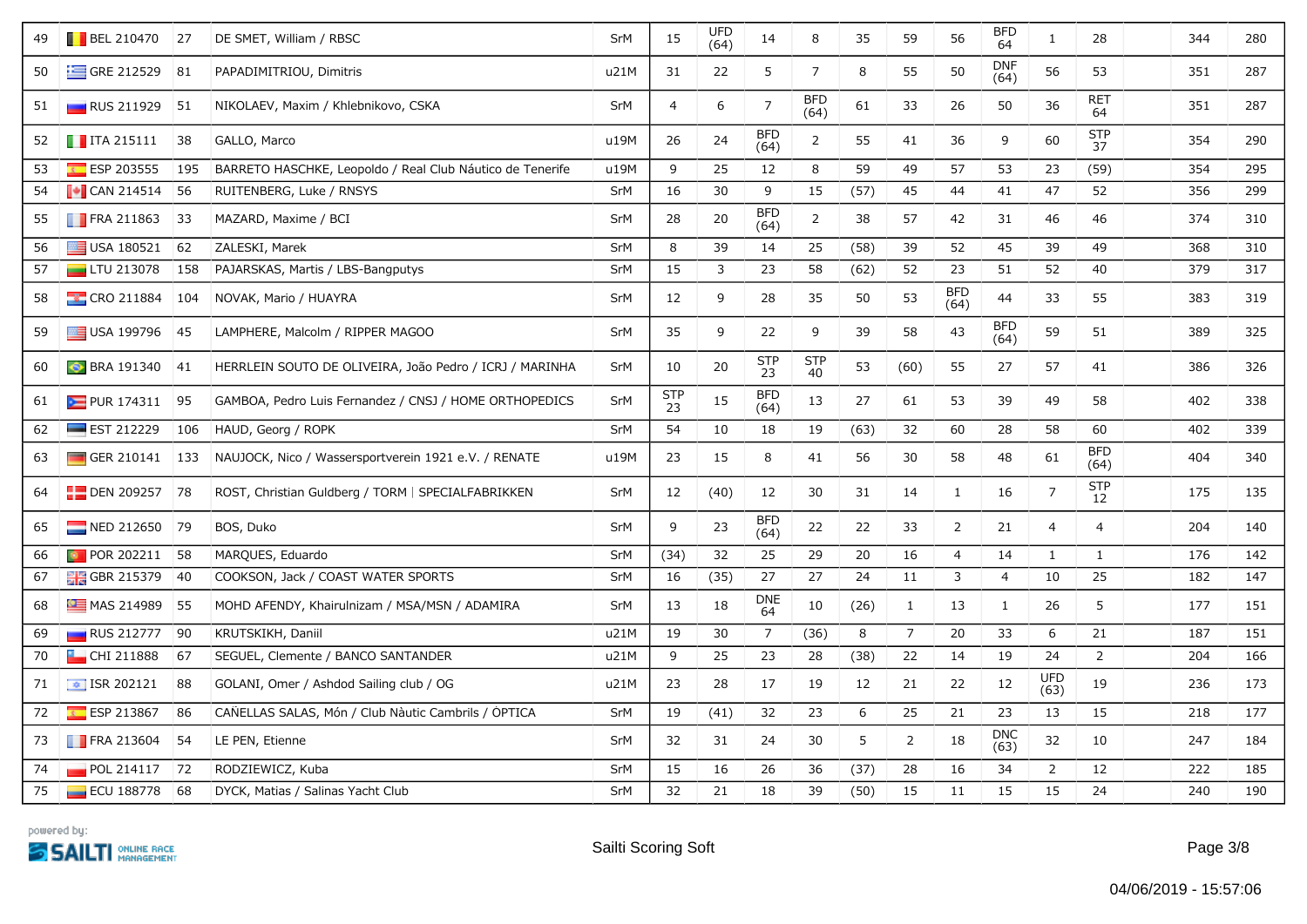| 76  | ESP 196951                    | 109 | SABATE ORERA, Matias / Club Nàutic El Masnou                  | SrM        | 23                 | 16                 | 37                 | 32 | 13          | 4                  | 23             | (54)               | 33                 | 14                 | 249 | 195 |
|-----|-------------------------------|-----|---------------------------------------------------------------|------------|--------------------|--------------------|--------------------|----|-------------|--------------------|----------------|--------------------|--------------------|--------------------|-----|-----|
| 77  | ESP 213123                    | 66  | ROGEL, Jesus / Real Club Náutico Torrevieja                   | <b>APM</b> | 24                 | 32                 | 29                 | 25 | 3           | 3                  | 10             | <b>DNE</b><br>63   | <b>UFD</b><br>(63) | 9                  | 261 | 198 |
| 78  | $U$ RU 216133                 | 48  | RODRIGUEZ, Ignacio / Yacht Club Uruguayo / MIKE               | SrM        | 26                 | 33                 | 19                 | 31 | 21          | 8                  | 31             | 18                 | 11                 | (44)               | 242 | 198 |
| 79  | $\boxed{\bullet}$ ISR 211955  | 42  | GLANTZ, Sagie                                                 | <b>SrM</b> | 28                 | 29                 | 24                 | 24 | 17          | <b>BFD</b><br>(63) | 5              | 49                 | 3                  | 23                 | 265 | 202 |
| 80  | $\equiv$ GRE 150374           | 76  | BOUGIOURIS, Antonios Bougiouris / N.c Palaion Faliro /        | <b>MM</b>  | 36                 | 35                 | 11                 | 43 | UFD<br>(63) | 20                 | 6              | 6                  | 39                 | $\overline{7}$     | 266 | 203 |
| 81  | POL 215007                    | 39  | KUBIAK, Tadeusz                                               | SrM        | 27                 | 43                 | <b>BFD</b><br>(64) | 27 | 29          | <b>BFD</b><br>63   | $\overline{7}$ | 3                  | 8                  | 3                  | 274 | 210 |
| 82  | <b>GBR</b> 214490             | 49  | WHITELEY, Daniel                                              | <b>SrM</b> | 31                 | $\overline{4}$     | 35                 | 26 | 10          | 35                 | 9              | 27                 | 35                 | <b>BFD</b><br>(63) | 275 | 212 |
| 83  | $\bullet$ POR 212213          | 61  | VILLAX SAMPAIO, Santiago / CNCASCAIS /                        | <b>SrM</b> | 24                 | 50                 | 14                 | 40 | 11          | 17                 | 19             | <b>DSQ</b><br>(63) | 22                 | 17                 | 277 | 214 |
| 84  | $\blacksquare$ IND 208191     | 117 | SARAVANAN, Vishnu Saravanan / yachting association of india / | u21M       | (37)               | 33                 | 21                 | 21 | 27          | 29                 | 35             | 8                  | 14                 | 26                 | 251 | 214 |
| 85  | $E = ESP 216185$              | 173 | FERNANDEZ, Alfonso / Real Club Náutico de Tenerife            | u19M       | 20                 | 44                 | 13                 | 26 | 19          | 9                  | (45)           | 24                 | 31                 | 40                 | 271 | 226 |
| 86  | <b>BRN 212489</b>             | 84  | JANAHI, Abdulla                                               | SrM        | <b>UFD</b><br>(64) | 36                 | 8                  | 23 | 4           | 26                 | 44             | $\overline{7}$     | 44                 | 46                 | 302 | 238 |
| 87  | $\boxed{\div}$ ISR 214931     | 92  | BEN HAROSH, Maor / THE NORTH BLOCK                            | u21M       | 43                 | 25                 | <b>RDG</b><br>32   | 28 | 1           | 13                 | (52)           | 10                 | 48                 | 39                 | 291 | 239 |
| 88  | $\blacksquare$ POR 212119     | 197 | MATEUS, Lourenço / Sport Algés e Dafundo                      | u21M       | 41                 | 19                 | (51)               | 46 | 23          | 12                 | 37             | 25                 | 5                  | 34                 | 293 | 242 |
| 89  | • JPN 215099                  | 47  | NANRI, Kenji                                                  | SrM        | 22                 | 37                 | <b>BFD</b><br>(64) | 32 | 18          | 49                 | 8              | 42                 | 29                 | 6                  | 307 | 243 |
| 90  | $\blacksquare$ SWE 216181     | 176 | KARK, Wilhelm / HOLMEN PAPER, TOMINA, STADIUM                 | <b>SrM</b> | 27                 | (60)               | 18                 | 37 | 9           | 34                 | 28             | 5                  | 57                 | 32                 | 307 | 247 |
| 91  | $\blacksquare$ ITA 213174     | 168 | MUSONE, Giacomo                                               | <b>SrM</b> | 39                 | 32                 | 27                 | 21 | 25          | 6                  | 34             | (47)               | 27                 | 37                 | 295 | 248 |
| 92  | <b>BH</b> GBR 212950 112      |     | MULLAN, Joseph / WPNSA                                        | SrM        | 29                 | 21                 | 31                 | 7  | 32          | <b>BFD</b><br>(63) | 12             | 39                 | 42                 | 38                 | 314 | 251 |
| 93  | $\blacksquare$ POR 213243     | 128 | PIRES DE LIMA, Tomás / Cva/ Fpv                               | u19M       | (56)               | 31                 | 44                 | 14 | 14          | 40                 | 25             | 31                 | 45                 | 8                  | 308 | 252 |
| 94  | FIN 215436                    | 87  | LAUKKANEN, Nooa / NJK                                         | u21W       | 41                 | 12                 | 27                 | 31 | (53)        | 39                 | 32             | 50                 | 12                 | 13                 | 310 | 257 |
| 95  | ESP 213859                    | 113 | PLOMER QUIROGA, Mario / CV Puerto d'Andratx                   | SrM        | 13                 | 21                 | 26                 | 36 | 52          | 30                 | 27             | 22                 | 30                 | (52)               | 309 | 257 |
| 96  | ESP 208196                    | 140 | IESS FALCÓN, Ismael / Real Club Náutico de Gran Canaria / JJF | SrM        | (50)               | 40                 | 20                 | 24 | 33          | 42                 | 30             | 20                 | 18                 | 33                 | 310 | 260 |
| 97  |                               | 60  | GENTRY, Yanic / Vallarta Yacht Club / GAMMA BIOLABS           | SrM        | 31                 | 38                 | 29                 | 27 | (58)        | 31                 | 33             | 37                 | 20                 | 20                 | 324 | 266 |
| 98  | $E$ ESP 209164                | 85  | ROSELLO, Carlos / CN Ibiza                                    | <b>SrM</b> | 37                 | 44                 | 39                 | 25 | 7           | (52)               | 15             | 38                 | 25                 | 36                 | 318 | 266 |
| 99  | <b>Ex HKG 171979</b> 77       |     | BEZY, Nicholas / JEDI SHREDDER                                | u21M       | 53                 | 24                 | 31                 | 29 | (55)        | 24                 | 26             | 46                 | 19                 | 22                 | 329 | 274 |
| 100 | $E$ ESP 212175                | 114 | FOGUET ROJAS, Ramiro / RCN Palma                              | SrM        | 29                 | 35                 | <b>BFD</b><br>(64) | 42 | 43          | 10                 | 42             | 2                  | 9                  | <b>BFD</b><br>63   | 339 | 275 |
| 101 | $\blacksquare$ THA 211027 101 |     | PUNJAMALA, Chusitt                                            | SrM        | 22                 | <b>DNC</b><br>(64) | 13                 | 18 | 30          | 5                  | UFD<br>63      | 41                 | 37                 | 47                 | 340 | 276 |
|     | 102 <b>CAN 212612</b> 75      |     | NORTON, Justin / BYC                                          | SrM        | <b>UFD</b><br>(64) | 26                 | 22                 | 24 | 15          | 56                 | 47             | 29                 | 28                 | 31                 | 342 | 278 |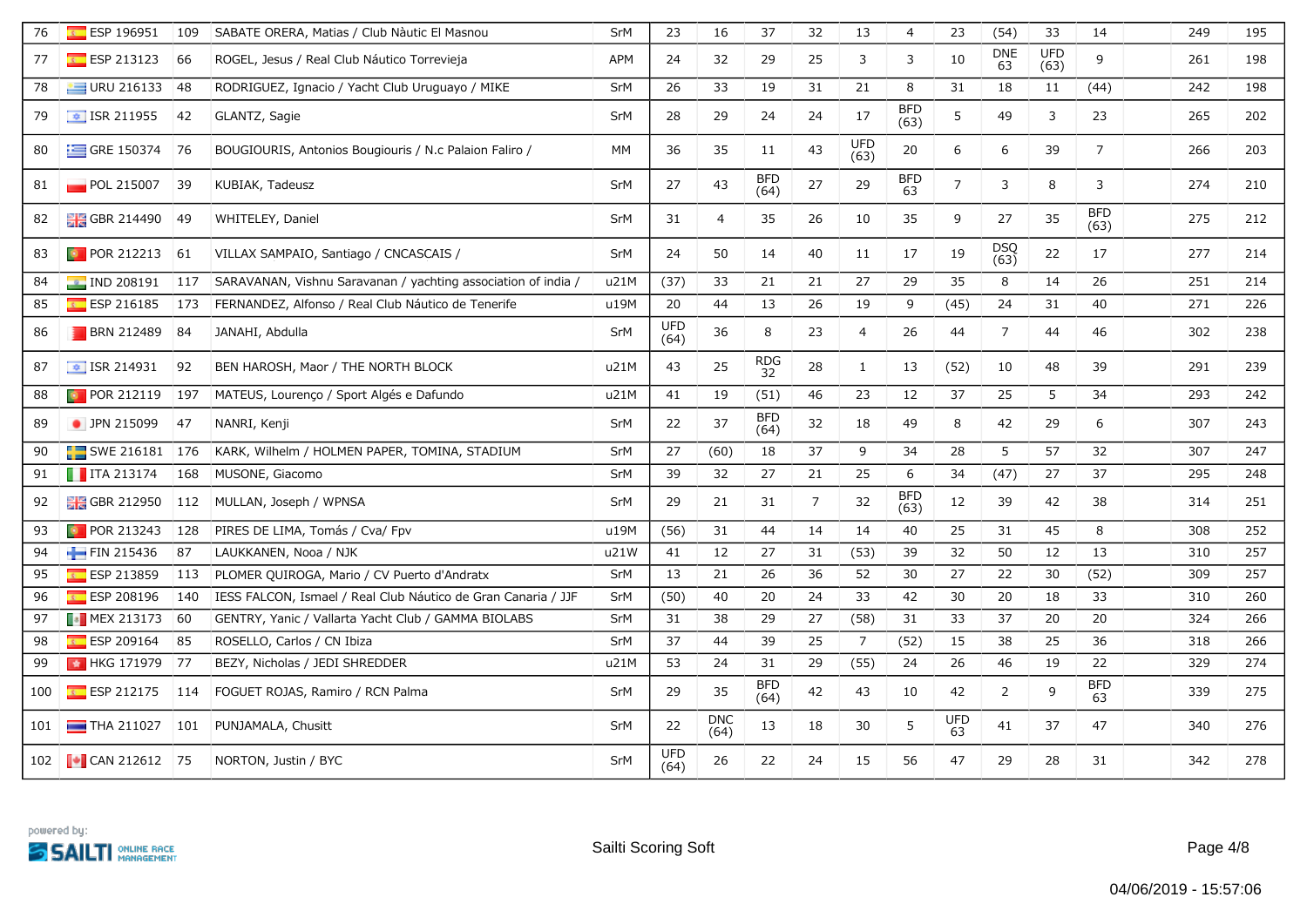|     | 103 <b>T</b> ITA 213439       | <b>178</b> | PERONI, Dimitri / Fraglia Vela Malcesine              | SrM        | 44          | 39   | <b>BFD</b><br>(64) | 16                 | $\overline{2}$     | 47                 | 55                 | 11                 | 51               | 16                 | 345 | 281 |
|-----|-------------------------------|------------|-------------------------------------------------------|------------|-------------|------|--------------------|--------------------|--------------------|--------------------|--------------------|--------------------|------------------|--------------------|-----|-----|
|     | 104 GUA 182112 80             |            | SANZ-AGERO, Gabriel / Asovela                         | SrM        | 25          | 27   | 16                 | 21                 | 51                 | 27                 | <b>UFD</b><br>(63) | 13                 | 54               | 48                 | 345 | 282 |
| 105 | $M =$ MAS 209889              | 191        | AZMAN, Asri / Malaysia Sailing Association / NEETA    | SrM        | 24          | 36   | 36                 | 16                 | 40                 | <b>BFD</b><br>(63) | 17                 | 36                 | 23               | 55                 | 346 | 283 |
| 106 | $E = ESP 196717$              | 146        | PONSETI, Pere / CN Ciutadella                         | u21M       | 36          | 30   | 28                 | 42                 | (57)               | 23                 | 41                 | 30                 | 17               | 41                 | 345 | 288 |
| 107 | NED 213045                    | 130        | PAARDEKOOPER, Stijn / WSV Braassemermeer              | u21M       | 30          | 14   | 33                 | 23                 | 49                 | <b>BFD</b><br>(63) | 24                 | 48                 | 34               | 35                 | 353 | 290 |
| 108 | ESP 213010                    | 123        | CAIRO ASSENZA, Marcelo / Club Nàutic Cambrils         | u21M       | 38          | 27   | 34                 | 35                 | 16                 | 37                 | 38                 | (45)               | 40               | 27                 | 337 | 292 |
| 109 | <b>H</b> GBR 212661           | 115        | FARREN-PRICE, Jacob                                   | <b>SrM</b> | 26          | (58) | 43                 | 33                 | 47                 | 19                 | 43                 | 9                  | 50               | 30                 | 358 | 300 |
| 110 | <b>B</b> SUI 215485           | 96         | ROLAZ, Nicolas / CNM                                  | u21M       | 43          | (49) | 19                 | 28                 | 36                 | 43                 | 48                 | 44                 | 16               | 29                 | 355 | 306 |
| 111 | $E = ESP 214433$              | 125        | FLORES MARTIN, Guillermo / Club Náutico Rio Piedras   | SrM        | 49          | 42   | 6                  | 29                 | (56)               | 32                 | 39                 | 52                 | 41               | 18                 | 364 | 308 |
|     | 112 NED 202322                | 171        | BOS, Marnix / KWVL                                    | u21M       | 44          | 18   | 38                 | 30                 | 28                 | 46                 | <b>UFD</b><br>(63) | 40                 | 43               | 43                 | 393 | 330 |
| 113 | SUI 213713                    | 165        | VERHULST, Gauthier                                    | u19M       | 21          | 34   | 42                 | (57)               | 48                 | 51                 | 49                 | 17                 | 49               | 28                 | 396 | 339 |
| 114 | ESP 213498                    | 179        | BARBER PONCIANO, Manuel / CM Mahón / CLUB MARÍTIMO    | u19M       | 5           | (53) | 43                 | 40                 | 44                 | 53                 | 46                 | 32                 | 36               | 45                 | 397 | 344 |
|     | 115 <b>Part CHN</b> 211225    | 108        | YANG, Yang                                            | SrM        | 50          | 41   | 41                 | 19                 | 34                 | 18                 | 29                 | <b>DNC</b><br>63   | 52               | <b>DNC</b><br>(63) | 410 | 347 |
| 116 | $\blacksquare$ RUS 214344     | 169        | BONDARENKO, Dmitrii / GAU SSHOR No. 6 / 214344        | <b>APM</b> | 34          | (54) | 17                 | 18                 | 42                 | 44                 | 53                 | 43                 | 47               | 50                 | 402 | 348 |
|     | 117 <b>SWE 202526</b>         | 105        | JOHNSSON, Albin / Gothenburg KSS                      | SrM        | 44          | 17   | 33                 | 37                 | 45                 | 41                 | 54                 | 26                 | (56)             | 51                 | 404 | 348 |
| 118 | POL 212955                    | 126        | KLIMASZEWSKI, Wojciech / Gizycka Grupa Regatowa       | u19M       | 16          | 28   | 54                 | <b>BFD</b><br>(64) | 54                 | 45                 | 36                 | 55                 | 21               | 49                 | 422 | 358 |
| 119 | GER 214890                    | 172        | WALKENBACH, Philip / Segele rein Potsdamer Adler /    | u19M       | (57)        | 49   | 16                 | 26                 | 39                 | 36                 | 56                 | 28                 | 55               | 56                 | 418 | 361 |
| 120 | ESP 211082                    | 148        | SIMÓ, Victor / Club Nàutic Vilassar de Mar            | u21M       | 12          | 37   | 37                 | (56)               | 35                 | 54                 | 50                 | 51                 | 53               | 53                 | 438 | 382 |
|     | 121 <b>T</b> ITA 213752       | 139        | BASILE, Ciro / CIRCOLO DELLA VELA BARI                | u21M       | 39          | 34   | 49                 | 33                 | 41                 | 38                 | (58)               | 56                 | 38               | 54                 | 440 | 382 |
|     | 122 <b>128</b> TUR 191711 118 |            | BALTALI, Alp / TYF                                    | u21M       | 21          | 51   | 40                 | 32                 | 59                 | 48                 | 40                 | 35                 | <b>DNC</b><br>63 | <b>DNC</b><br>(63) | 452 | 389 |
|     | 123 EST 212704                | 155        | ANNUS, Tavo / ROPK                                    | u21M       | 30          | 59   | 21                 | 44                 | <b>UFD</b><br>(63) | 55                 | 51                 | 53                 | 46               | 42                 | 464 | 401 |
| 124 | $E = ESP 209952$              | 160        | SITGES NICOLAU, Miquel / CMSAP - C'an Pastilla        | u19M       | 27          | 51   | 35                 | 39                 | 46                 | 50                 | 57                 | <b>DNC</b><br>(63) | 58               | 57                 | 483 | 420 |
| 125 | $\blacksquare$ POL 210788     | 34         | CISZKIEWICZ, Filip / MKZ ARKA GDYNIA, POZZ            | SrM        | 20          | 22   | 47                 | <b>DNC</b><br>(64) | <b>DNC</b><br>63   | <b>DNC</b><br>63   | <b>DNC</b><br>63   | <b>DNC</b><br>63   | <b>DNC</b><br>63 | <b>DNC</b><br>63   | 531 | 467 |
| 126 | $\sim$ CZE 211236             | 89         | HALOUZKA, Jakub / MYK / HIPPOPOTAMUS                  | SrM        | 40          | (55) | 34                 | 44                 | 14                 | 3                  | 9                  | 5                  | 19               | 26                 | 249 | 194 |
| 127 | $\blacksquare$ FIN 211411     | 91         | TAPPER, Aleksi / NJK                                  | u21M       | UFD<br>(64) | 39   | 39                 | 35                 | 19                 | $\overline{2}$     | 38                 | 11                 | 6                | 10                 | 263 | 199 |
| 128 | $\sim$ TUR 201986             | 144        | DINC, Mehmet Duran / 201986                           | SrM        | 33          | 45   | 40                 | (55)               | 18                 | 11                 | 5                  | 20                 | 5                | 22                 | 254 | 199 |
| 129 | $\Box$ COL 208822             | 74         | QUINTERO, Andrey / FCV / CNH / DONQ / COC-IDRD/ BBVA- | SrM        | 35          | 43   | (46)               | 38                 | 26                 | 28                 | $\,8\,$            | $\mathbf{1}$       | 4                | 18                 | 247 | 201 |
| 130 | $\sim$ TUR 191719             | 97         | ABAY, Berkay                                          | SrM        | 40          | 42   | 41                 | (48)               | 24                 | 9                  | $\overline{4}$     | 9                  | 32               | 6                  | 255 | 207 |
|     | 131   CAN 209616 93           |            | WACHHOLZ, Forrest / Barrie Yacht Club                 | SrM        | (46)        | 44   | 32                 | 34                 | 3                  | 26                 | 13                 | 8                  | 31               | 16                 | 253 | 207 |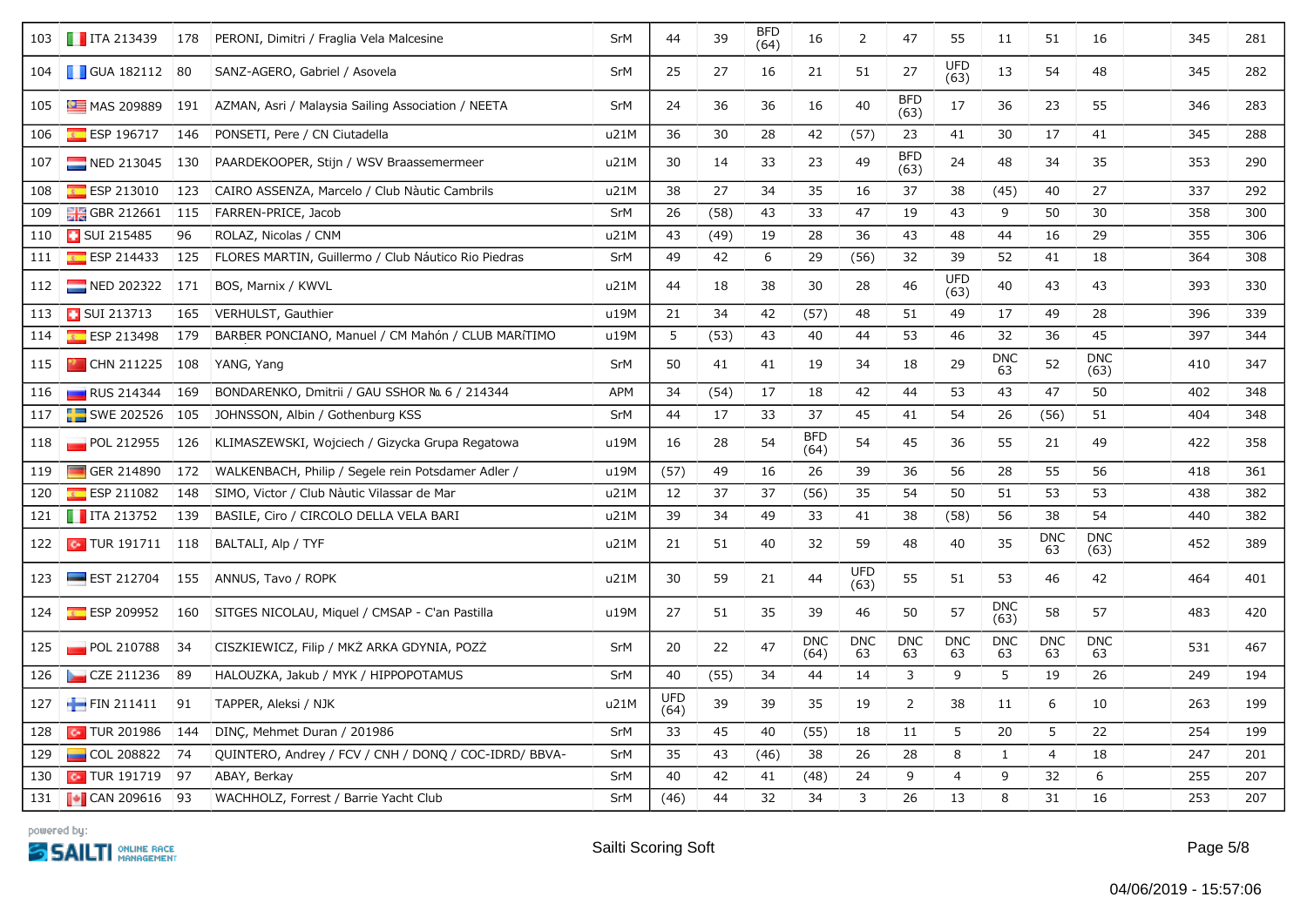| 132 | $\equiv$ USA 211822        | 82  | DIDHAM, Paul                                            | <b>SrM</b> | (56)               | 40   | 46                 | 43                 | 2                  | 12                 | 15             | 29                 | $\overline{2}$     | 21                 | 266 | 210 |
|-----|----------------------------|-----|---------------------------------------------------------|------------|--------------------|------|--------------------|--------------------|--------------------|--------------------|----------------|--------------------|--------------------|--------------------|-----|-----|
| 133 | $\frac{1}{2}$ ISR 206847   | 192 | HARUVI, Zohar / sdot yam sailling club / THE ZOHAN      | u21M       | 47                 | 26   | <b>BFD</b><br>(64) | 38                 | 22                 | 16                 | 37             | 16                 | 12                 | 4                  | 282 | 218 |
|     | 134 <b>T</b> IRL 210978    | 63  | GLYNN, Liam / LIAM GLYNN                                | SrM        | 48                 | 23   | <b>BFD</b><br>(64) | <b>UFD</b><br>64   | 44                 | $\overline{7}$     | $\overline{7}$ | 26                 | 1                  | $\mathbf{1}$       | 285 | 221 |
|     | 135 <b>J</b> CAN 214917 57 |     | MACRAE, Hugh                                            | SrM        | 29                 | 29   | <b>BFD</b><br>64   | <b>UFD</b><br>(64) | 7                  | $\mathbf{1}$       | 33             | 36                 | 15                 | 8                  | 286 | 222 |
| 136 | $\Box$ LTU 192112          | 193 | STRELCIUNAS, Vejas / Bangputys                          | u19M       | 46                 | (50) | 34                 | 31                 | 12                 | 13                 | 6              | 23                 | 40                 | 43                 | 298 | 248 |
| 137 | $\Box$ LTU 210950          | 152 | JUSKEVICIUS, Domantas / LBS/Bangputys                   | SrM        | 38                 | (62) | 36                 | 51                 | 6                  | 30                 | 25             | 30                 | 9                  | 24                 | 311 | 249 |
| 138 | $E = ESP 212170$           | 151 | URQUIZU MARCOS, Max / Club Nàutic Vilassar de Mar /     | u21M       | (55)               | 48   | 37                 | 37                 | 17                 | 18                 | 28             | 34                 | 20                 | 13                 | 307 | 252 |
| 139 | $NED$ 211326               | 159 | VOETS, Erik / -                                         | u21M       | 54                 | 47   | 31                 | 33                 | 15                 | <b>UFD</b><br>(63) | 29             | 21                 | 18                 | $\overline{7}$     | 318 | 255 |
|     | 140 <b>T</b> ITA 204308    | 188 | TOBLINI, Emil                                           | SrM        | 39                 | 46   | <b>DNC</b><br>(64) | 41                 | 31                 | 5                  | 34             | $\overline{4}$     | 24                 | 31                 | 319 | 255 |
| 141 | $\equiv$ GRE 210400        | 166 | KARADIMAS, Marios / SEANATK / KATANA                    | u21M       | 47                 | (56) | 44                 | 53                 | 23                 | 15                 | 12             | 15                 | 38                 | 11                 | 314 | 258 |
|     | 142 <b>MEX 181615</b> 94   |     | PEREZ SOLTERO, Juan Ignacio / puerto vallarta yc /      | <b>SrM</b> | 41                 | 50   | 50                 | 50                 | <b>BFD</b><br>(63) | 6                  | 19             | 37                 | $\overline{7}$     | 3                  | 326 | 263 |
| 143 | $\blacksquare$ CAN 213556  | 111 | STRUTHERS, Norman                                       | u21M       | 46                 | 48   | 48                 | (50)               | 29                 | 42                 | $\overline{2}$ | 33                 | 14                 | 5                  | 317 | 267 |
|     | 144 AUS 216171 70          |     | SELF, Daniel / Royal Queensland Yacht Squadron / SAIL27 | SrM        | <b>UFD</b><br>(64) | 37   | 38                 | 34                 | BFD<br>63          | 40                 | 20             | 28                 | 10                 | $\overline{2}$     | 336 | 272 |
| 145 | <b>RUS 213593</b>          | 183 | EVFIMEVSKII, Kirill / BORGE                             | SrM        | 52                 | 38   | 36                 | <b>BFD</b><br>(64) | 4                  | 10                 | 1              | <b>BFD</b><br>63   | 8                  | RET<br>63          | 339 | 275 |
| 146 | $GBR$ 215304               | 127 | SMITH, Lewis / Royal Forth YC                           | <b>SrM</b> | 21                 | 48   | (50)               | 43                 | 35                 | $\overline{4}$     | 27             | 45                 | 45                 | 9                  | 327 | 277 |
|     | 147   ITA 191763           | 122 | ANGELONI, Stefano / Club Vela Portocitanova / ASD SPORT | SrM        | 42                 | 45   | 38                 | 51                 | 13                 | 22                 | 17             | 31                 | <b>DNC</b><br>(63) | 28                 | 350 | 287 |
|     | 148 <b>GRE 212069</b>      | 182 | KIRPOGLOU, Pandelis / Nautical Club of Vouliagmeni      | u21M       | 47                 | 38   | 40                 | 34                 | 16                 | <b>UFD</b><br>63   | 16             | <b>RET</b><br>(63) | 22                 | 15                 | 354 | 291 |
|     | 149 <b>T</b> ITA 215540    | 181 | PRODIGO, Mario / REALE Y.C.CANOTTIERI SAVOIA            | u19M       | 52                 | (55) | 46                 | 45                 | 43                 | 8                  | 10             | 27                 | 46                 | 20                 | 352 | 297 |
|     | 150 CRO 213012 163         |     | GASPIC, Bruno / JK Split                                | u19M       | 32                 | 54   | 56                 | 44                 | $\mathbf{1}$       | <b>UFD</b><br>63   | 3              | 12                 | <b>BFD</b><br>(63) | 33                 | 361 | 298 |
| 151 | $\frac{1}{2}$ CRO 213982   | 98  | CVINAR, Alec / JK Orsan                                 | SrM        | 51                 | 61   | 45                 | <b>BFD</b><br>(64) | 39                 | 34                 | 26             | $\overline{2}$     | 27                 | 14                 | 363 | 299 |
| 152 | SGP 199094                 | 136 | WONG VINN HOWE, Mark / Fremantle Sailing Club           | SrM        | 45                 | 46   | 53                 | 45                 | 11                 | 25                 | 40             | <b>BFD</b><br>(63) | 35                 | 12                 | 375 | 312 |
| 153 | $\equiv$ GRE 207459        | 150 | ZAMIT, Loukianos                                        | <b>SrM</b> | 51                 | (53) | 44                 | 48                 | 5                  | 45                 | 30             | 14                 | 37                 | 39                 | 366 | 313 |
| 154 | EGY 215150                 | 156 | BADAWY, Aly / Yacht Club of Alexandria / AMERICAN       | u19M       | 33                 | 42   | 42                 | 45                 | 20                 | 19                 | (46)           | 35                 | 39                 | 45                 | 366 | 320 |
|     | 155 <b>12 IND 203055</b>   | 102 | DUTTA, Upamanyu                                         | SrM        | 43                 | 31   | 35                 | 53                 | 21                 | <b>DNC</b><br>63   | 39             | 19                 | 17                 | <b>BFD</b><br>(63) | 384 | 321 |
|     | 156 GER 209942 157         |     | STOCK, Leonard                                          | u19M       | 33                 | 33   | 42                 | 49                 | <b>BFD</b><br>(63) | 41                 | 49             | 18                 | 30                 | 29                 | 387 | 324 |
|     |                            |     | 157   BLR 210891   147   DZIAHEL, Maksim                | u21M       | 60                 | 55   | 53                 | 47                 | <b>BFD</b><br>(63) | <b>STP</b><br>18   | 24             | 6                  | 23                 | <b>STP</b><br>38   | 387 | 324 |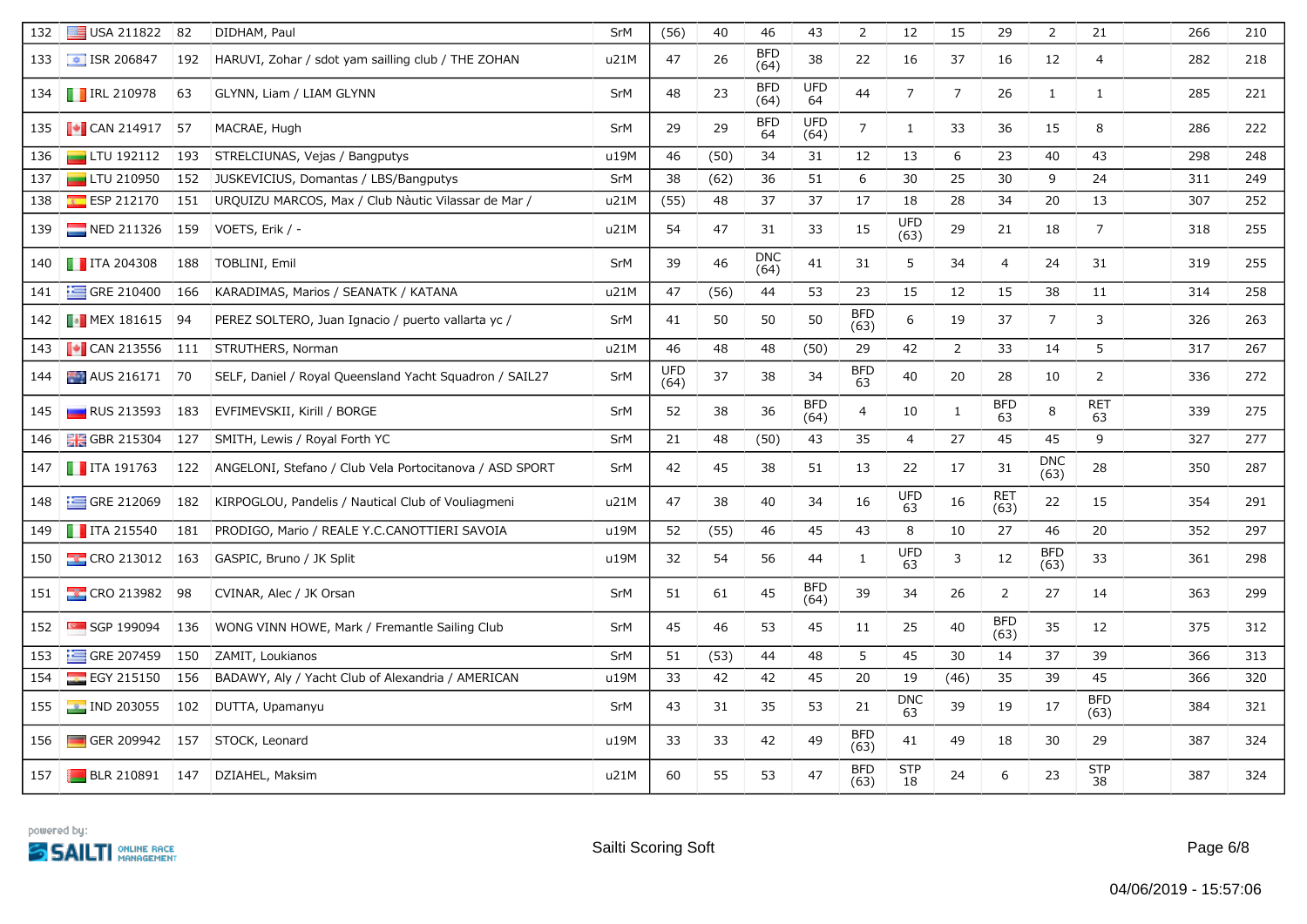|     | 158   MNE 213370   120   MARKOVI?, Ilija |     |                                                                               | u19M       | 49   | 59   | 39                 | 56                 | BFD<br>63          | 38                 | 18                 | 3                  | 3                  | <b>BFD</b><br>(63) | 391 | 328 |
|-----|------------------------------------------|-----|-------------------------------------------------------------------------------|------------|------|------|--------------------|--------------------|--------------------|--------------------|--------------------|--------------------|--------------------|--------------------|-----|-----|
|     | 159   GBR 211726   110   FLOWER, Ben     |     |                                                                               | u21M       | 53   | 60   | 55                 | <b>BFD</b><br>(64) | 41                 | 21                 | 11                 | 46                 | 25                 | 17                 | 393 | 329 |
| 160 | POL 212956                               | 135 | B?ASZCZYK, Kacper / TS Kuznia Rybnik                                          | u21M       | (55) | 51   | 52                 | 49                 | 9                  | 23                 | 41                 | 43                 | 42                 | 23                 | 388 | 333 |
|     | 161 <b>B</b> SUI 208783                  | 124 | KNECHT, Cyrill                                                                | SrM        | 52   | 45   | 43                 | 52                 | <b>BFD</b><br>(63) | 35                 | 23                 | 25                 | 16                 | 42                 | 396 | 333 |
| 162 | $\equiv$ EST 211966                      | 142 | SILLUTA, Henri / KJK                                                          | u19M       | (58) | 58   | 45                 | 49                 | 36                 | 27                 | 21                 | 13                 | 43                 | 44                 | 394 | 336 |
| 163 | $\equiv$ EST 212230                      | 116 | ARUJA, Martin / ROPK                                                          | SrM        | 54   | 47   | 47                 | 47                 | 37                 | 48                 | 22                 | $\overline{7}$     | <b>BFD</b><br>(63) | 30                 | 402 | 339 |
|     | 164 <b>T</b> ITA 200736                  |     | 134 NATALE, Claudio / CLUB VELA PORTOCIVITANOVA                               | <b>SrM</b> | 51   | 34   | 41                 | 59                 | <b>BFD</b><br>(63) | 29                 | 48                 | 24                 | 36                 | 19                 | 404 | 341 |
| 165 | $E$ ESP 207110                           |     | 170 RUIZ IBÁÑEZ, José Manuel / Club Náutico Los Nietos                        | u21M       | 42   | 57   | 29                 | 46                 | 38                 | 39                 | 36                 | 39                 | 21                 | <b>DNC</b><br>(63) | 410 | 347 |
| 166 | $E$ ESP 210115                           | 180 | TOUS, Xavi / Club Nàutic Garraf                                               | SrM        | 55   | 53   | 25                 | 48                 | <b>BFD</b><br>63   | $20\,$             | 31                 | 40                 | 13                 | <b>BFD</b><br>(63) | 411 | 348 |
| 167 |                                          |     | ESP 209181   194   MULLEE, Finn / Club Náutico Los Nietos                     | u21M       | 59   | 41   | <b>DNC</b><br>(64) | 54                 | 8                  | 32                 | 47                 | 22                 | <b>DSQ</b><br>63   | 35                 | 425 | 361 |
|     | 168 <b>T</b> ITA 197329                  |     | 190 ANGELINI, Alessandro / Fraglia Vela Malcesine                             | u21M       | 34   | 54   | 30                 | 52                 | <b>BFD</b><br>63   | 14                 | 52                 | <b>BFD</b><br>(63) | 26                 | 38                 | 426 | 363 |
| 169 |                                          |     | 음동 GBR 211414   167   TWEEDLE, Cameron / Weymouth & Portland National Sailing | SrM        | 57   | 52   | <b>BFD</b><br>(64) | 47                 | 33                 | <b>UFD</b><br>63   | 14                 | <b>BFD</b><br>63   | 11                 | 25                 | 429 | 365 |
|     | 170 <b>T</b> ITA 210757                  | 138 | STOCCO, Elia                                                                  | SrM        | 42   | 52   | <b>BFD</b><br>(64) | 55                 | <b>BFD</b><br>63   | 24                 | 32                 | 41                 | 34                 | 32                 | 439 | 375 |
| 171 | ESP 184110                               | 196 | BALAGUER NÚÑEZ, Javier / Real Club Náutico de Tenerife                        | u19M       | 40   | (61) | 51                 | 51                 | 10                 | 36                 | 45                 | 50                 | 51                 | 50                 | 445 | 384 |
|     |                                          |     | 172   CZE 210413   131   PRIKRYL, Benjamin / RERETERE                         | u21M       | 58   | 52   | 47                 | 50                 | 28                 | 46                 | <b>UFD</b><br>(63) | 17                 | 49                 | 40                 | 450 | 387 |
| 173 |                                          |     | POL 207915 132 STANISLAWSKI, Kacper / YKP Gdynia / SUNREEF YACHTS             | u21M       | 53   | 46   | 57                 | 38                 | 40                 | 33                 | 54                 | <b>BFD</b><br>(63) | 29                 | 41                 | 454 | 391 |
|     | 174 GER 213285 185 ROHWER, Jonas         |     |                                                                               | u19M       | 45   | 56   | 55                 | 58                 | <b>BFD</b><br>63   | 31                 | 35                 | <b>DNC</b><br>(63) | 28                 | 27                 | 461 | 398 |
|     |                                          |     | 175 <b>Ex.</b> VEN 209225 154 FERNANDEZ DARDER, Miguel                        | u19M       | 48   | (60) | 59                 | 53                 | 25                 | 43                 | 44                 | 42                 | 41                 | <b>STP</b><br>50   | 465 | 405 |
| 176 |                                          |     | <b>C</b> TUR 211903 187 COEMERT BAGCI, Aren Can                               | u19M       | 61   | 43   | 60                 | <b>BFD</b><br>(64) | 27                 | 44                 | 51                 | 10                 | 50                 | <b>DSQ</b><br>63   | 473 | 409 |
| 177 | POL 212632 143                           |     | MARCINIAK, Jakub                                                              | u19M       | 45   | 28   | 48                 | 40                 | <b>BFD</b><br>63   | <b>UFD</b><br>(63) | 43                 | 51                 | 48                 | 51                 | 480 | 417 |
| 178 | <b>B</b> SVK 218491                      | 129 | ANDEL, Michal                                                                 | SrM        | (59) | 56   | 58                 | 52                 | 30                 | 47                 | 57                 | 32                 | 53                 | 46                 | 490 | 431 |
|     |                                          |     | 179 CZE 212481 174 MOUČKA, Vítězslav / YC Velké Dářko                         | u19M       | 56   | 58   | 52                 | (60)               | 45                 | 37                 | <b>STP</b><br>43   | <b>STP</b><br>48   | 47                 | 48                 | 494 | 434 |
| 180 |                                          |     | $\blacksquare$ TPE 206217 175 HSIU CHUAN, Chiang                              | SrM        | 60   | 57   | 49                 | <b>BFD</b><br>(64) | <b>BFD</b><br>63   | 51                 | 50                 | 38                 | 33                 | <b>STP</b><br>37   | 502 | 438 |
|     |                                          |     | 181   <b>D.</b> POR 211173   186   GRANADEIRO, Andre / Cimav                  | u19M       | 50   | 36   | 45                 | 41                 | 32                 | <b>DNC</b><br>63   | <b>DNC</b><br>63   | <b>DNC</b><br>(63) | <b>DNC</b><br>63   | <b>DNC</b><br>63   | 519 | 456 |